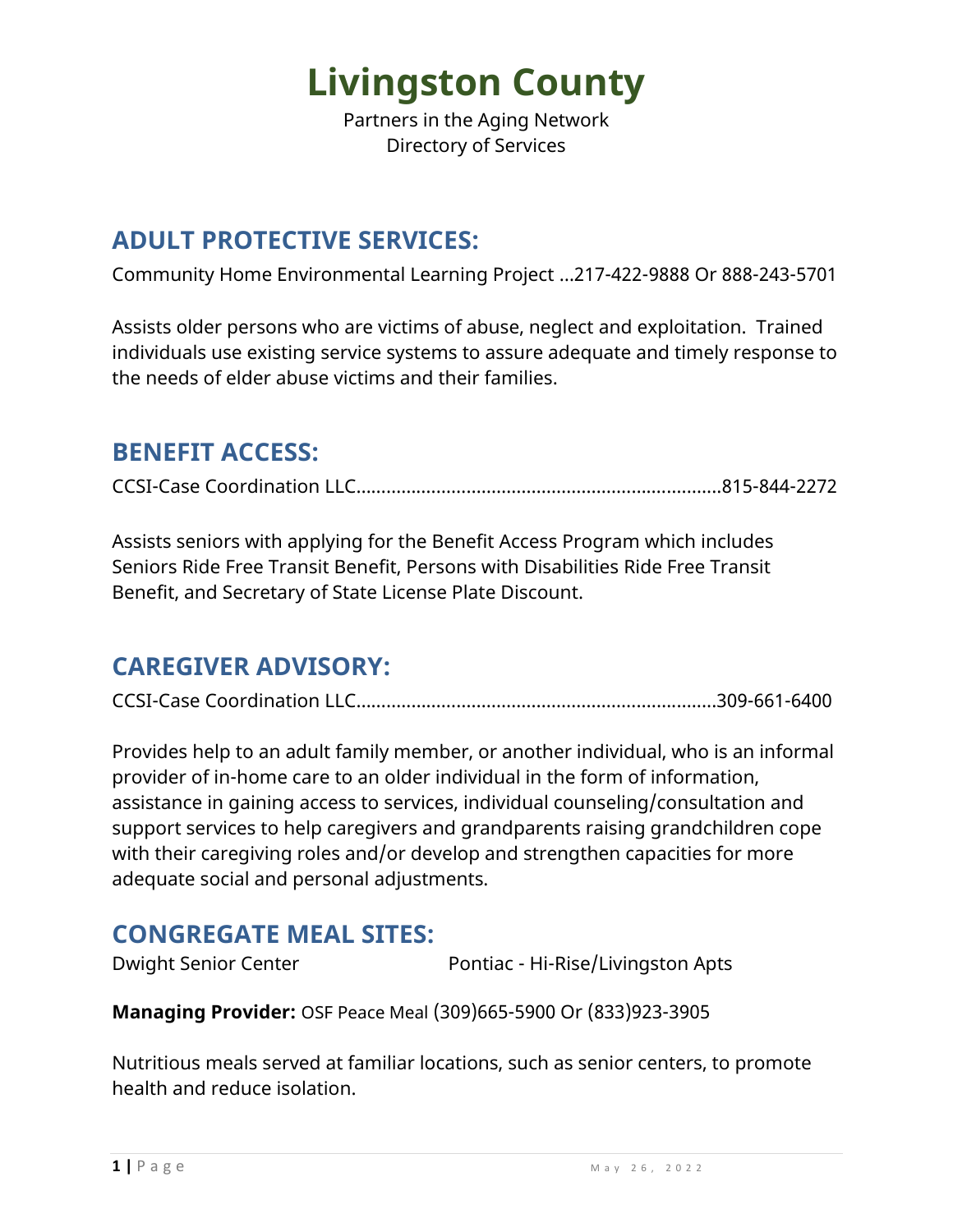Partners in the Aging Network Directory of Services

### **COMPREHENSIVE CARE COORDINATION (CCU):**

Livingston County Public Health Department …….……………….……….…..815-844-7174

If you are in need of services, a Case Manager will come to your home and talk with you and your family about your needs and what services are available to meet those needs. An older person in need of services would first meet with a case manager to discuss what kinds of activities he or she can do on their own, as well as those that would require help. The case manager can then identify services that could help the client continue living in their own home. For instance, an individual may need home-delivered meals or transportation to doctor appointments, help with medications, household chores or bathing. The case manager can help arrange these services in a "package" so that the older person can continue to live independently. The case manager is key to developing a plan of care and linking with other agencies that actually provide the care. Designed to help the older person stay in their home as long as possible.

#### **DISABILITY SERVICES:**

LIFE Center for Independent Living……………………….…………………….…….815-844-1132

Provides assistance to persons with disabilities. Centers for Independent Living are community-based, non-residential non-profit organizations by and for persons with disabilities, that help people with disabilities achieve maximum independence in work, school, housing and every other part of life.

### **HOME DELIVERED MEALS:**

Peace Meal……………………………………………………………….309-665-5900 Or 833-923-3905

Nutritious meals provided to older persons who are home-bound because of illness, physical or mental impairment or otherwise isolated.

### **LEGAL SERVICES:**

Prairie State Legal Services …..………………………………309-827-5021 Or 1-800-847-2536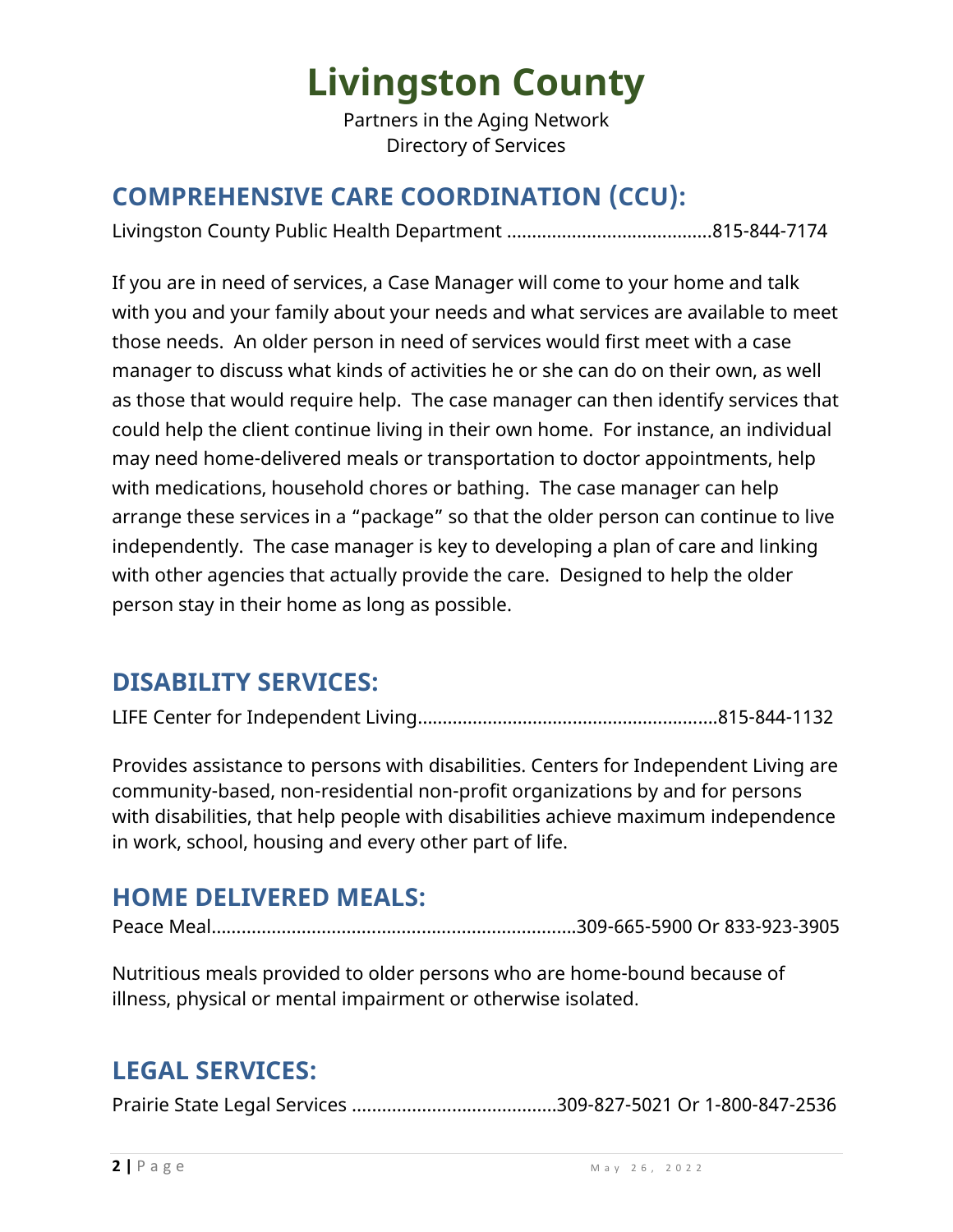Partners in the Aging Network Directory of Services

Advocates for and provides assistance with basic civil needs of an older person. Assistance can be provided to help in cases of elder abuse and neglect, financial exploitation, consumer fraud, landlord/tenant relationships and public benefit programs. Criminal, real estate and damage award cases cannot be handled by legal assistance.

### **LONG-TERM CARE OMBUDSMAN:**

East Central Illinois Area Agency on Aging……………..309-829-2065 Or 800-888-4456 **Christian Weber ext. 1220** 

Designed to protect the rights and needs of older persons living in a long-term care facility (nursing home). The Ombudsman receives, investigates, and resolves complaints while protecting the resident's privacy.

### **RESPITE SERVICES:**

Livingston County Public Health Department …….……………….…..…………815-844-7174

Provides temporary, substitute care or supervision of a functionally impaired person. Allows the primary caregiver time away to complete other tasks without disruption of the care of the individual.

## **SENIOR INFORMATION SERVICES/COORDINATED POINT OF ENTRY:**

CCSI-Case Coordination LLC……………………………………………………………….815-844-2272

Provides information to help maintain seniors in the least restrictive environment. Directs callers to agencies that can provide the services they need.

### **SENIOR HEALTH INSURANCE PROGRAM (SHIP):**

CCSI-Case Coordination LLC……………….…………………………………….……....815-844-2272